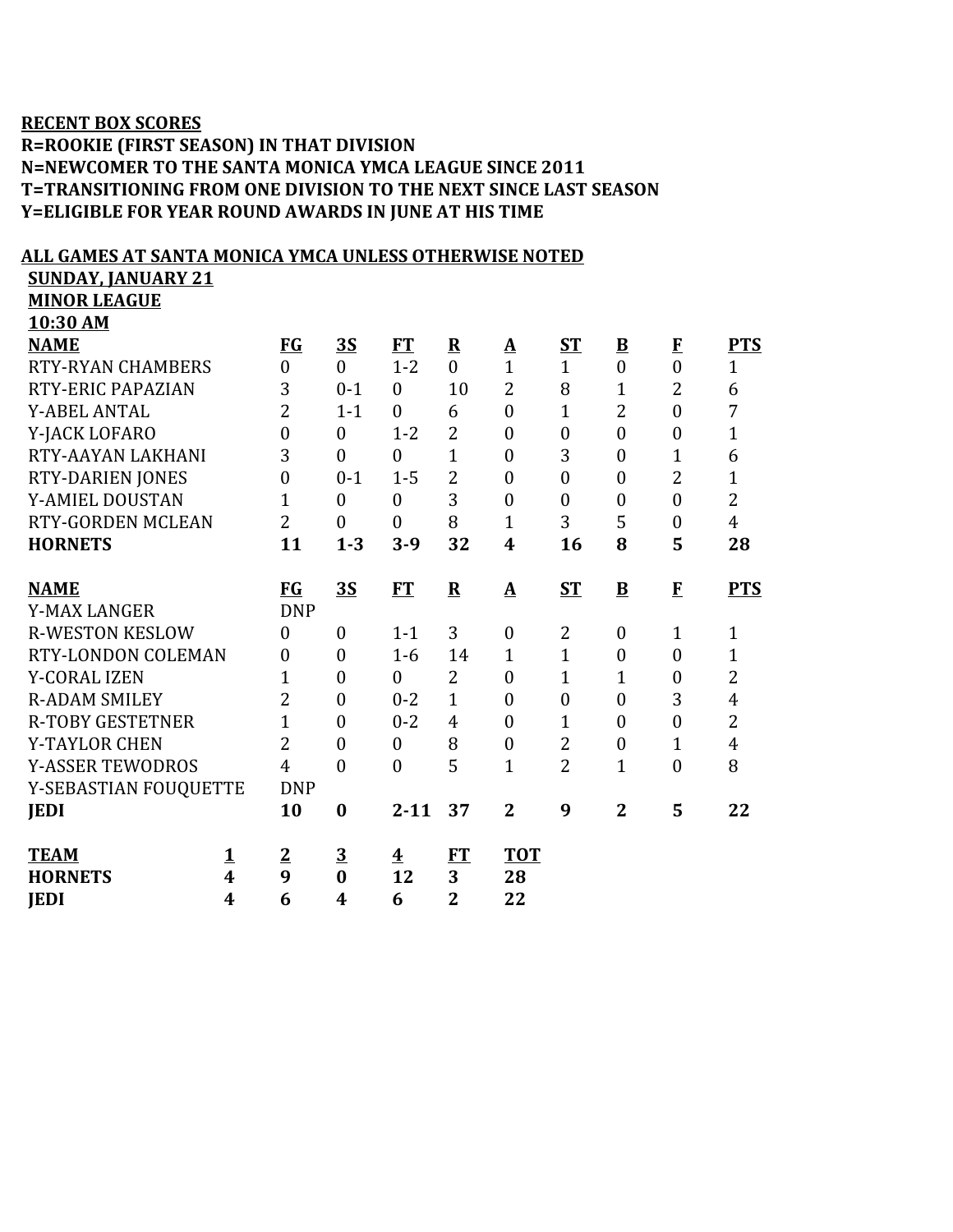| 11:40 AM                    |                |                         |                  |                         |                         |                   |                  |                          |                  |                |
|-----------------------------|----------------|-------------------------|------------------|-------------------------|-------------------------|-------------------|------------------|--------------------------|------------------|----------------|
| <b>NAME</b>                 |                | FG                      | <b>3S</b>        | <b>FT</b>               | $\overline{\mathbf{R}}$ | $\mathbf A$       | <b>ST</b>        | $\overline{\mathbf{B}}$  | $\mathbf{F}$     | <b>PTS</b>     |
| <b>Y-JAKE RONN</b>          |                | $\boldsymbol{0}$        | $\boldsymbol{0}$ | $1 - 3$                 | $\overline{2}$          | $\mathbf{0}$      | $\mathbf{1}$     | $\boldsymbol{0}$         | $\boldsymbol{0}$ | $\mathbf{1}$   |
| Y-JACOB BURROWS             |                | $\boldsymbol{0}$        | $0 - 1$          | $1 - 1$                 | $\mathbf{1}$            | $\boldsymbol{0}$  | 2                | $\boldsymbol{0}$         | $\mathbf{1}$     | $\mathbf{1}$   |
| <b>R-BRENDEN EGHRARI</b>    |                | $\boldsymbol{0}$        | $\boldsymbol{0}$ | $1 - 2$                 | $\overline{2}$          | $\boldsymbol{0}$  | $\boldsymbol{0}$ | $\boldsymbol{0}$         | $\mathbf{1}$     | $\mathbf{1}$   |
| Y-EMILIANO SLESARANSKY      |                | $\mathbf{1}$            | $\overline{0}$   | $\mathbf{0}$            | 6                       | $\boldsymbol{0}$  | $\mathbf{1}$     | $\mathbf{1}$             | $\mathbf{1}$     | $\overline{2}$ |
| <b>DEAN MANCHEE</b>         |                | $\boldsymbol{0}$        | $\overline{0}$   | $1-6$                   | 3                       | $\boldsymbol{0}$  | $\boldsymbol{0}$ | $\boldsymbol{0}$         | $\mathbf{1}$     | $\mathbf{1}$   |
| <b>OWEN BOELKE</b>          |                | $\overline{0}$          | $\boldsymbol{0}$ | $1 - 1$                 | $\overline{4}$          | $\mathbf{0}$      | 1                | $\mathbf{1}$             | 3                | $\mathbf{1}$   |
| Y-SASHA YANSEN              |                | 4                       | $\boldsymbol{0}$ | $0 - 1$                 | $\overline{4}$          | $\boldsymbol{0}$  | 3                | $\boldsymbol{0}$         | $\boldsymbol{0}$ | 8              |
| Y-AIDAN H.-THOMAS           |                | $\overline{0}$          | $\overline{0}$   | $1 - 8$                 | 3                       | $\mathbf{1}$      | $\boldsymbol{0}$ | $\boldsymbol{0}$         | $\overline{0}$   | $\mathbf{1}$   |
| Y-NEHEMIAH MISFEN           |                | $\overline{0}$          | $\overline{0}$   | $1-6$                   | $\overline{2}$          | $\boldsymbol{0}$  | $\boldsymbol{0}$ | $\boldsymbol{0}$         | $\boldsymbol{0}$ | $\overline{1}$ |
| <b>RN-MARC PAPAZIAN</b>     |                | $\boldsymbol{0}$        | $\boldsymbol{0}$ | $1-6$                   | $\overline{2}$          | $\boldsymbol{0}$  | $\mathbf{1}$     | $\boldsymbol{0}$         | $\boldsymbol{0}$ | $\mathbf{1}$   |
| <b>RUSH</b>                 |                | 5                       | $0 - 1$          | $8 - 34$                | 29                      | $\mathbf{1}$      | 9                | $\overline{2}$           | 7                | 18             |
| <b>NAME</b>                 |                | $FG$                    | <u>3S</u>        | FT                      | $\overline{\mathbf{R}}$ | <u>A</u>          | $S_{\rm T}$      | $\underline{\mathbf{B}}$ | $\bf{F}$         | <b>PTS</b>     |
| Y-MATTHEW HANASAB           |                | $\boldsymbol{0}$        | $\boldsymbol{0}$ | $1 - 3$                 | $\overline{2}$          | $\boldsymbol{0}$  | $\boldsymbol{0}$ | $\overline{0}$           | $\mathbf{1}$     | 1              |
| RN-JAHRID LONGSWORTH        |                | $\boldsymbol{0}$        | $\boldsymbol{0}$ | $1-4$                   | $\overline{2}$          | $\boldsymbol{0}$  | $\mathbf{1}$     | $\boldsymbol{0}$         | $\boldsymbol{0}$ | $\overline{2}$ |
| RTY-LEO SIKORA              |                | $\overline{1}$          | $\overline{0}$   | $\boldsymbol{0}$        | $\overline{2}$          | $\mathbf{0}$      | $\mathbf{1}$     | $\boldsymbol{0}$         | $\overline{0}$   | $\overline{2}$ |
| RT-ISAAC SAMY               |                | <b>DNP</b>              |                  |                         |                         |                   |                  |                          |                  |                |
| <b>Y-ALEX BRICK</b>         |                | $\overline{2}$          | $\boldsymbol{0}$ | $\boldsymbol{0}$        | 9                       | $\mathbf{1}$      | $\boldsymbol{0}$ | $\boldsymbol{0}$         | $\mathbf{1}$     | $\overline{4}$ |
| RTY-ZAYD AL-SHAWE           |                | <b>DNP</b>              |                  |                         |                         |                   |                  |                          |                  |                |
| <b>Y-DALTON WHITE</b>       |                | 3                       | $1 - 1$          | $\mathbf{0}$            | $\overline{4}$          | $\boldsymbol{0}$  | $\mathbf{1}$     | $\mathbf{1}$             | $\boldsymbol{0}$ | 9              |
| <b>Y-ADI PETROS</b>         |                | $\overline{2}$          | $0 - 2$          | $\mathbf{0}$            | 5                       | $\mathbf{1}$      | 5                | $\boldsymbol{0}$         | $\mathbf{1}$     | $\overline{4}$ |
| Y-EVAN CHANG                |                | <b>DNP</b>              |                  |                         |                         |                   |                  |                          |                  |                |
| RTY-TOGHRUL AGHAYEV         |                | $\mathbf{1}$            | $\boldsymbol{0}$ | $\boldsymbol{0}$        | $\overline{2}$          | $\boldsymbol{0}$  | $\mathbf{1}$     | $\mathbf{1}$             | 3                | $\overline{2}$ |
| <b>THUNDER</b>              |                | 9                       | $1 - 3$          | $2 - 7$                 | 35                      | 3                 | 11               | $\overline{2}$           | 8                | 23             |
| <b>TEAM</b>                 | $\mathbf 1$    | $\overline{2}$          | $\overline{3}$   | $\overline{\mathbf{4}}$ | FT                      | <b>TOT</b>        |                  |                          |                  |                |
| <b>RUSH</b>                 | $\overline{2}$ | $\overline{\mathbf{4}}$ | $\bf{0}$         | $\overline{\mathbf{4}}$ | 8                       | 18                |                  |                          |                  |                |
| <b>THUNDER</b>              | 6              | $\overline{2}$          | 6                | 7                       | $\overline{2}$          | 23                |                  |                          |                  |                |
| <b>ROOKIE LEAGUE</b>        |                |                         |                  |                         |                         |                   |                  |                          |                  |                |
| 12:50 PM                    |                |                         |                  |                         |                         |                   |                  |                          |                  |                |
| <b>NAME</b>                 |                | <b>FG</b>               | <b>3S</b>        | FT                      | ${\bf R}$               | $\mathbf{\Delta}$ | <b>ST</b>        | $\mathbf{B}$             | $\bf{F}$         | <b>PTS</b>     |
| <b>RN-SPENCER NELSON</b>    |                | <b>DNP</b>              |                  |                         |                         |                   |                  |                          |                  |                |
| Y-NOAH BEROUKHIM            |                | <b>DNP</b>              |                  |                         |                         |                   |                  |                          |                  |                |
| <b>RN-LOGAN CAPPICCILLE</b> |                | $\boldsymbol{0}$        | $\boldsymbol{0}$ | $1 - 5$                 | $\overline{2}$          | $\boldsymbol{0}$  | 2                | $\boldsymbol{0}$         | $\boldsymbol{0}$ | $\mathbf{1}$   |
| Y-LARA MASOOD               |                | <b>DNP</b>              |                  |                         |                         |                   |                  |                          |                  |                |
| RN-TARA GOHILL              |                | $\boldsymbol{0}$        | $\boldsymbol{0}$ | $1 - 3$                 | 5                       | $\boldsymbol{0}$  | $\mathbf{1}$     | $\boldsymbol{0}$         | $\boldsymbol{0}$ | $\mathbf{1}$   |
| Y-MISHA LAKHANI             |                | $\mathbf{1}$            | $\boldsymbol{0}$ | $\boldsymbol{0}$        | 6                       | $\mathbf{1}$      | 6                | $\boldsymbol{0}$         | $\boldsymbol{0}$ | $\overline{2}$ |
| <b>RN-MILES BOELKE</b>      |                | $\overline{0}$          | $\overline{0}$   | $1 - 1$                 | 7                       | $\mathbf{0}$      | 3                | $\boldsymbol{0}$         | $\overline{0}$   | $\mathbf{1}$   |
| <b>RN-CONNOR ROMAN</b>      |                | <b>DNP</b>              |                  |                         |                         |                   |                  |                          |                  |                |
| <b>Y-AXEL TRUSSLER</b>      |                | $\boldsymbol{0}$        | 0                | $1 - 1$                 | 5                       | $\boldsymbol{0}$  | 2                | $\mathbf{1}$             | $\boldsymbol{0}$ | $\mathbf{1}$   |
| Y-JENSON MONTAGUE           |                | $\mathbf{1}$            | $\boldsymbol{0}$ | $0 - 2$                 | 9                       | $\mathbf{0}$      | $\overline{4}$   | $\mathbf{1}$             | $\boldsymbol{0}$ | $\overline{2}$ |
| <b>VIKINGS</b>              |                | $\overline{2}$          | $\bf{0}$         | $4 - 12$                | 34                      | $\mathbf{1}$      | 18               | $\overline{2}$           | $\bf{0}$         | 8              |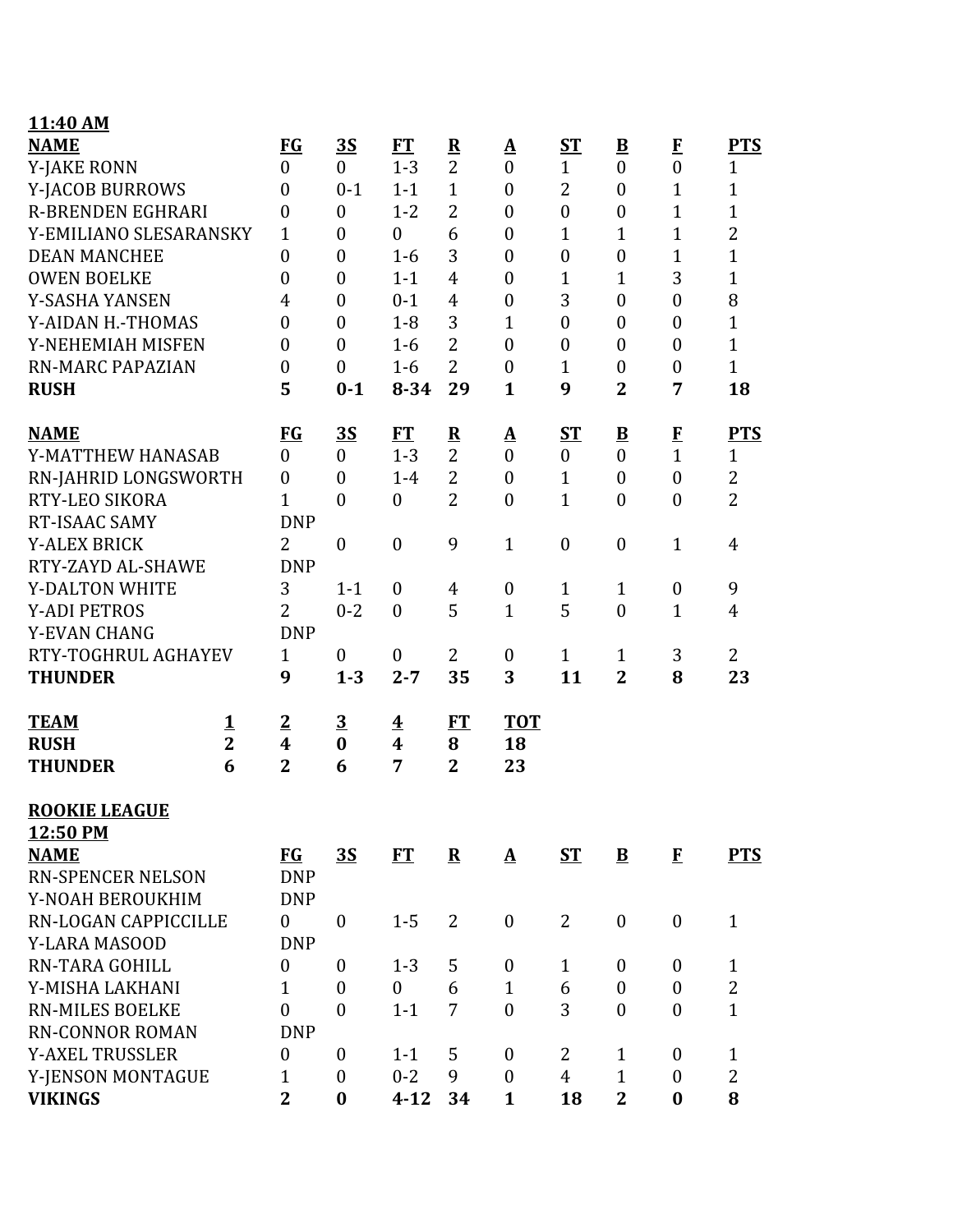| <b>NAME</b>              |                | $FG$             | <u>35</u>        | FT                      | $\overline{\mathbf{R}}$ | $\mathbf{\Delta}$        | $S_{\rm T}$      | $\underline{\mathbf{B}}$ | $\mathbf{F}$     | <b>PTS</b>     |
|--------------------------|----------------|------------------|------------------|-------------------------|-------------------------|--------------------------|------------------|--------------------------|------------------|----------------|
| <b>RN-MARYCK BOOHER</b>  |                | <b>DNP</b>       |                  |                         |                         |                          |                  |                          |                  |                |
| <b>Y-CMA PARISER</b>     |                | $\overline{2}$   | $\overline{0}$   | $\boldsymbol{0}$        | 7                       | $\boldsymbol{0}$         | 5                | $\boldsymbol{0}$         | $\mathbf{0}$     | $\overline{4}$ |
| <b>RN-DECHEN LEMOND</b>  |                | $\boldsymbol{0}$ | $\overline{0}$   | $1-6$                   | $\overline{2}$          | $\overline{0}$           | $\boldsymbol{0}$ | $\boldsymbol{0}$         | $\overline{0}$   | $\mathbf{1}$   |
| Y-WALLY LEVITT           |                |                  | <b>DNP</b>       |                         |                         |                          |                  |                          |                  |                |
| Y-SAMANTHA JUAREZ        |                | 1                | $\boldsymbol{0}$ | $\mathbf{0}$            | 2                       | $\boldsymbol{0}$         | $\overline{2}$   | $\boldsymbol{0}$         | $\overline{0}$   | $\overline{2}$ |
| <b>RN-SYLVIE LEVITT</b>  |                | $\boldsymbol{0}$ | $\boldsymbol{0}$ | $1 - 3$                 | $\overline{2}$          | $\boldsymbol{0}$         | $\overline{c}$   | $\boldsymbol{0}$         | $\boldsymbol{0}$ | $\mathbf 1$    |
| RN-IWA HASHIM            |                | $\boldsymbol{0}$ | $\overline{0}$   | $1 - 3$                 | 12                      | $\mathbf{1}$             | 8                | $\boldsymbol{0}$         | $\mathbf{1}$     | $\overline{1}$ |
| <b>RN-LORELAI JONES</b>  |                | $\boldsymbol{0}$ | $\mathbf{0}$     | $1 - 3$                 | $\mathbf{0}$            | $\boldsymbol{0}$         | $\boldsymbol{0}$ | $\boldsymbol{0}$         | $\overline{0}$   | $\overline{1}$ |
| <b>RN-OWEN ROBERTS</b>   |                | $\overline{1}$   | $\boldsymbol{0}$ | $\boldsymbol{0}$        | 3                       | $\boldsymbol{0}$         | 3                | $\boldsymbol{0}$         | $\overline{0}$   | $\overline{2}$ |
| <b>RN-GIDEON HITTNER</b> |                | <b>DNP</b>       |                  |                         |                         |                          |                  |                          |                  |                |
| <b>MEERKATS</b>          |                | 4                | $\boldsymbol{0}$ | $4 - 18$                | 28                      | $\mathbf{1}$             | 20               | $\bf{0}$                 | $\mathbf{1}$     | 12             |
| <b>TEAM</b>              | <u>1</u>       | $\overline{2}$   | $\overline{3}$   | $\overline{\mathbf{4}}$ | FT                      | <b>TOT</b>               |                  |                          |                  |                |
| <b>VIKINGS</b>           | $\bf{0}$       | $\overline{2}$   | $\bf{0}$         | $\mathbf{2}$            | $\boldsymbol{4}$        | 8                        |                  |                          |                  |                |
| <b>MEERKATS</b>          | $\overline{2}$ | $\bf{0}$         | $\overline{2}$   | $\overline{\mathbf{4}}$ | 4                       | 12                       |                  |                          |                  |                |
| 2:00 PM                  |                |                  |                  |                         |                         |                          |                  |                          |                  |                |
| <b>NAME</b>              |                | <b>FG</b>        | <u>35</u>        | ET                      | $\overline{\mathbf{R}}$ | ${\underline{\bf A}}$    | S <sub>T</sub>   | $\underline{\mathbf{B}}$ | $\mathbf{F}$     | <b>PTS</b>     |
| Y-MICHAEL MIKHAIL        |                | $\overline{0}$   | $\overline{0}$   | $1 - 1$                 | 7                       | $\overline{0}$           | $\overline{2}$   | $\mathbf{1}$             | $\overline{1}$   | $\mathbf{1}$   |
| <b>GEORGIA ROLPH</b>     |                | $\boldsymbol{0}$ | $\overline{0}$   | $1-4$                   | $\mathbf{0}$            | $\boldsymbol{0}$         | 3                | $\boldsymbol{0}$         | $\overline{0}$   | $\overline{1}$ |
| <b>SADIE STIEHM</b>      |                | $\boldsymbol{0}$ | $\overline{0}$   | $1 - 1$                 | $\overline{2}$          | $\boldsymbol{0}$         | $\overline{2}$   | $\boldsymbol{0}$         | $\mathbf{0}$     | $\overline{1}$ |
| <b>Y-LIAM PARR</b>       |                | $\boldsymbol{0}$ | $\boldsymbol{0}$ | $1 - 4$                 | $\overline{4}$          | $\boldsymbol{0}$         | $\overline{2}$   | $\boldsymbol{0}$         | $\boldsymbol{0}$ | $\mathbf 1$    |
| <b>RN-AVERIE GRIMM</b>   |                | $\boldsymbol{0}$ | $\boldsymbol{0}$ | $1 - 3$                 | $\mathbf{1}$            | $\boldsymbol{0}$         | $\mathbf{0}$     | $\boldsymbol{0}$         | $\mathbf{0}$     | $\overline{1}$ |
| Y-HENRY BROWN            |                | $\boldsymbol{0}$ | $\mathbf{0}$     | $1 - 1$                 | $\overline{4}$          | $\boldsymbol{0}$         | 7                | $\boldsymbol{0}$         | $\mathbf{0}$     | $\overline{1}$ |
| <b>RN-SHAI PAINTER</b>   |                | $\boldsymbol{0}$ | $\boldsymbol{0}$ | $1-6$                   | $\boldsymbol{0}$        | $\boldsymbol{0}$         | $\mathbf{1}$     | $\boldsymbol{0}$         | $\overline{0}$   | $\overline{1}$ |
| <b>RN-AIDEN HARVEY</b>   |                | $\boldsymbol{0}$ | $\mathbf{0}$     | $1 - 1$                 | $\overline{2}$          | $\boldsymbol{0}$         | $\mathbf{1}$     | $\boldsymbol{0}$         | $\overline{0}$   | $\overline{1}$ |
| <b>RN-AUSTIN O'BRIEN</b> |                | $\boldsymbol{0}$ | $\boldsymbol{0}$ | $1 - 4$                 | $\mathbf{1}$            | $\boldsymbol{0}$         | $\boldsymbol{0}$ | $\boldsymbol{0}$         | $\overline{0}$   | $\overline{1}$ |
| <b>Y-ETHAN PAGES</b>     |                | $\boldsymbol{0}$ | $\boldsymbol{0}$ | $1 - 1$                 | $\overline{4}$          | $\boldsymbol{0}$         | $\boldsymbol{0}$ | $\boldsymbol{0}$         | $\overline{0}$   | $\overline{1}$ |
| <b>OTHER TEAM</b>        |                | $\mathbf 1$      | $\boldsymbol{0}$ | $\boldsymbol{0}$        | $\overline{0}$          | $\overline{0}$           | $\boldsymbol{0}$ | $\boldsymbol{0}$         | $\boldsymbol{0}$ | $\overline{2}$ |
| <b>BULLS</b>             |                | $\mathbf{1}$     | $\bf{0}$         | 10-26 25                |                         | $\bf{0}$                 | 18               | $\mathbf{1}$             | $\mathbf{1}$     | 12             |
| <b>NAME</b>              |                | $FG$             | <u>35</u>        | ET                      | $\overline{\mathbf{R}}$ | $\underline{\mathbf{A}}$ | <u>ST</u>        | $\overline{\mathbf{B}}$  | $\bf{F}$         | <b>PTS</b>     |
| Y-THEO HABERLI           |                | $\overline{2}$   | $\overline{0}$   | $\overline{0}$          | 6                       | $\theta$                 | $\overline{7}$   | $\overline{4}$           | $\theta$         | 4              |
| <b>Y-ALEX BRARA</b>      |                | <b>DNP</b>       |                  |                         |                         |                          |                  |                          |                  |                |
| Y-DASHIELL RUPP          |                | $\boldsymbol{0}$ | $\boldsymbol{0}$ | $1 - 4$                 | 7                       | $\boldsymbol{0}$         | $\overline{2}$   | $\boldsymbol{0}$         | $\boldsymbol{0}$ | $\mathbf{1}$   |
| Y-JARVIS WAKEFIELD       |                | <b>DNP</b>       |                  |                         |                         |                          |                  |                          |                  |                |
| Y-VAUGHN ELLIOT          |                | $\boldsymbol{0}$ | $\overline{0}$   | $1 - 1$                 | 9                       | $\mathbf{1}$             | $\overline{2}$   | $\boldsymbol{0}$         | $\mathbf{0}$     | $\mathbf{1}$   |
| <b>Y-ELSA PETERSON</b>   |                | $\overline{0}$   | $\mathbf{0}$     | $1 - 2$                 | $\overline{2}$          | $\overline{0}$           | $\overline{0}$   | $\overline{0}$           | $\overline{0}$   | $\mathbf{1}$   |
| <b>RAMI THIERRY</b>      |                | <b>DNP</b>       |                  |                         |                         |                          |                  |                          |                  |                |
| <b>HARLAN MANSFIELD</b>  |                | $\mathbf{1}$     | $\mathbf{0}$     | $\mathbf{0}$            | 7                       | $\boldsymbol{0}$         | $\mathbf{1}$     | $\boldsymbol{0}$         | $\overline{0}$   | $\overline{2}$ |
| Y-SCARLETT HARRIS        |                | <b>DNP</b>       |                  |                         |                         |                          |                  |                          |                  |                |
| <b>RN-NOAH LEVY</b>      |                | $\boldsymbol{0}$ | $\mathbf{0}$     | $1 - 2$                 | $\mathbf{1}$            | $\boldsymbol{0}$         | $\overline{2}$   | $\boldsymbol{0}$         | $\mathbf{0}$     | $\mathbf{1}$   |
| <b>SPLASH</b>            |                | 3                | $\bf{0}$         | $4 - 9$                 | 32                      | $\mathbf{1}$             | 14               | 4                        | $\mathbf{1}$     | 10             |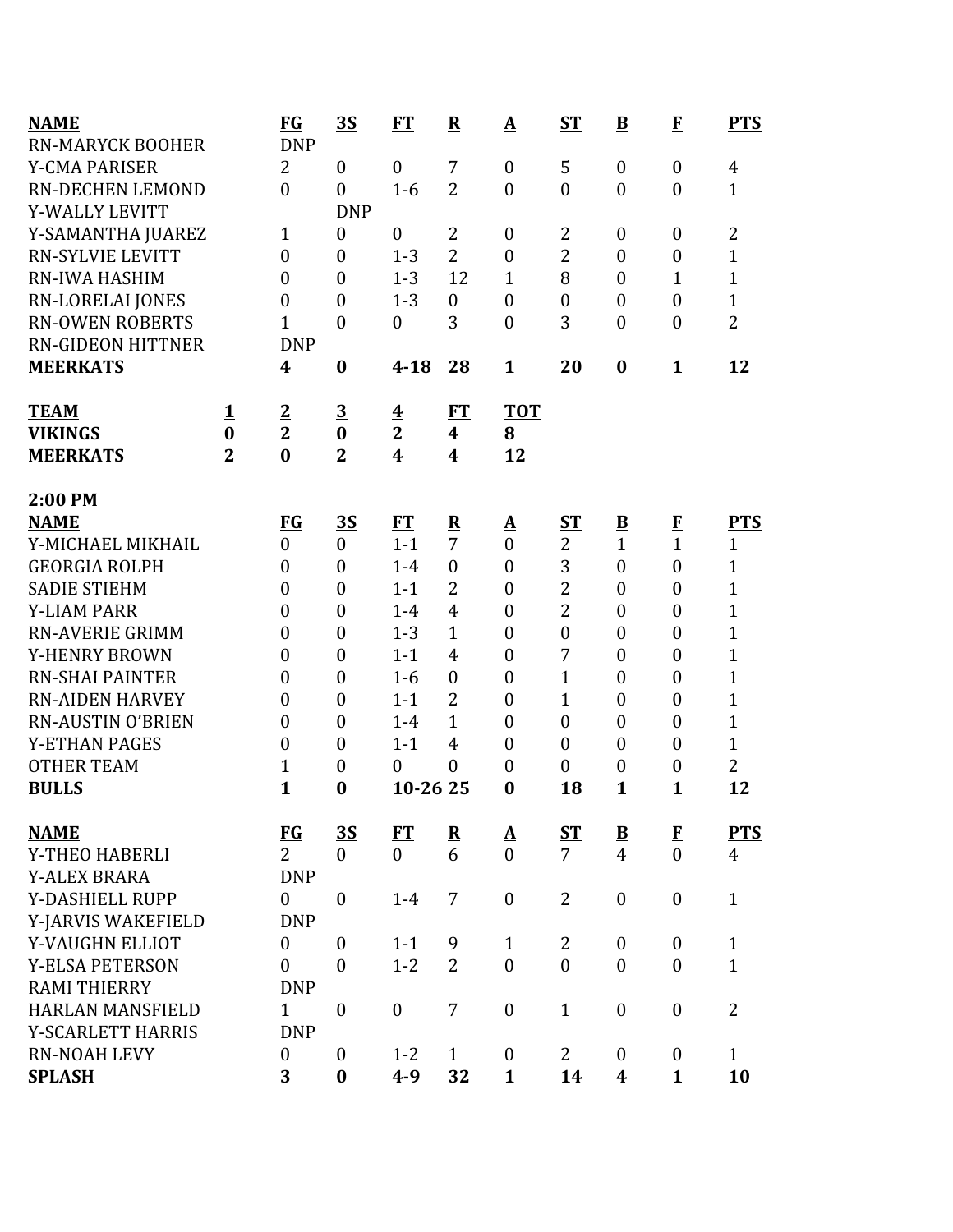| <b>TEAM</b><br><b>BULLS</b>                  | $\mathbf{1}$<br>$\overline{2}$ | $\overline{2}$<br>$\bf{0}$ | $\overline{3}$<br>$\bf{0}$ | $\overline{\mathbf{4}}$<br>$\bf{0}$ | ET<br>10         | <b>TOT</b><br>12  |                  |                         |                  |                                    |
|----------------------------------------------|--------------------------------|----------------------------|----------------------------|-------------------------------------|------------------|-------------------|------------------|-------------------------|------------------|------------------------------------|
| <b>SPLASH</b>                                | 4                              | $\bf{0}$                   | $\bf{0}$                   | $\overline{2}$                      | $\boldsymbol{4}$ | 10                |                  |                         |                  |                                    |
| <b>NOTE: SPLASH WON REGULATION GAME 6-2.</b> |                                |                            |                            |                                     |                  |                   |                  |                         |                  |                                    |
|                                              |                                |                            |                            |                                     |                  |                   |                  |                         |                  |                                    |
| <b>BANTAM LEAGUE</b>                         |                                |                            |                            |                                     |                  |                   |                  |                         |                  |                                    |
| 3:10 PM                                      |                                |                            |                            |                                     |                  |                   |                  |                         |                  |                                    |
| <b>NAME</b>                                  |                                | $FG$                       | 3S                         | FT                                  | ${\bf R}$        | $\mathbf{\Delta}$ | $S_{\rm T}$      | $\mathbf{B}$            | $\bf{F}$         | <b>PTS</b>                         |
| <b>RTY-AIDEN LIN</b>                         |                                | $\overline{0}$             | $\overline{0}$             | $1-6$                               | $\overline{2}$   | $\boldsymbol{0}$  | $\boldsymbol{0}$ | $\boldsymbol{0}$        | $\mathbf{0}$     | $\mathbf{1}$                       |
| <b>Y-AHSER ENG</b>                           |                                | $\mathbf{1}$               | $0 - 3$                    | $\boldsymbol{0}$                    | $\overline{4}$   | $\boldsymbol{0}$  | $\boldsymbol{0}$ | $\boldsymbol{0}$        | $\boldsymbol{0}$ | $\overline{2}$                     |
| <b>RN-MATEO POLSTER</b>                      |                                | $\overline{0}$             | $\boldsymbol{0}$           | $1 - 2$                             | $\overline{4}$   | $\boldsymbol{0}$  | $\boldsymbol{0}$ | $\boldsymbol{0}$        | $\boldsymbol{0}$ | $\mathbf{1}$                       |
| Y-PARKER CAPPICCILLE                         |                                |                            | $\mathbf{1}$               | $\boldsymbol{0}$                    | $\mathbf{0}$     | 10                | $\mathbf{1}$     | $\overline{2}$          | $\mathbf{1}$     | $\boldsymbol{0}$<br>$\overline{2}$ |
| Y-VALENTINO POLLACK                          |                                |                            | <b>DNP</b>                 |                                     |                  |                   |                  |                         |                  |                                    |
| Y-OSCAR HUGHES                               |                                | $\mathbf{0}$               | $\boldsymbol{0}$           | $1-4$                               | $\mathbf{0}$     | $\boldsymbol{0}$  | $\boldsymbol{0}$ | $\mathbf{0}$            | $\boldsymbol{0}$ | $\mathbf{1}$                       |
| Y-MAX BARACY                                 |                                | $\mathbf{0}$               | $\overline{0}$             | $1-4$                               | $\mathbf{1}$     | $\boldsymbol{0}$  | $\mathbf{1}$     | $\mathbf{1}$            | $\mathbf{0}$     | $\mathbf{1}$                       |
| <b>R-BENJAMIN CANTOR</b>                     |                                | $\boldsymbol{0}$           | $\overline{0}$             | $1 - 5$                             | $\overline{2}$   | $\mathbf{0}$      | $\mathbf{1}$     | $\mathbf{0}$            | $\mathbf{1}$     | $\mathbf{1}$                       |
| Y-DAGMAWI AYELE                              |                                | $\overline{2}$             | $\boldsymbol{0}$           | $\boldsymbol{0}$                    | 5                | $\boldsymbol{0}$  | $\mathbf{1}$     | $\boldsymbol{0}$        | $\boldsymbol{0}$ | $\overline{4}$                     |
| Y-MOHAMED JAHROMI                            |                                | $\theta$                   | $\boldsymbol{0}$           | $1 - 2$                             | $\overline{4}$   | $\boldsymbol{0}$  | $\boldsymbol{0}$ | $\mathbf{0}$            | $\mathbf{0}$     | $\mathbf{1}$                       |
| <b>TYPHOON</b>                               |                                | 4                          | $0 - 3$                    | $6 - 23$                            | 32               | $\mathbf{1}$      | 5                | $\overline{2}$          | $\mathbf{1}$     | 14                                 |
|                                              |                                |                            |                            |                                     |                  |                   |                  |                         |                  |                                    |
| <b>NAME</b>                                  |                                | $FG$                       | 3S                         | ET                                  | ${\bf R}$        | <u>A</u>          | $S_{\rm T}$      | $\overline{\mathbf{B}}$ | $\bf{F}$         | <b>PTS</b>                         |
| Y-ASHER ZACZEPINSKI                          |                                | $\mathbf{1}$               | $\mathbf{0}$               | $\overline{0}$                      | 5                | $\mathbf{1}$      | $\overline{2}$   | $\mathbf{1}$            | 3                | $\overline{2}$                     |
| Y-ISABELLA V. BILDERBEEK                     |                                | $\boldsymbol{0}$           | $\boldsymbol{0}$           | $1 - 2$                             | $\overline{4}$   | $\boldsymbol{0}$  | $\mathbf{1}$     | $\boldsymbol{0}$        | $\boldsymbol{0}$ | $\mathbf{1}$                       |
| <b>Y-BEN VAN BILDERBEEK</b>                  |                                | $\overline{4}$             | $\overline{0}$             | $\overline{0}$                      | 16               | $\overline{0}$    | 7                | $\overline{0}$          | 3                | 8                                  |
| Y-MARKO ZELENOVIC                            |                                | $\mathbf{1}$               | $\theta$                   | $\overline{0}$                      | 5                | $\theta$          | $\overline{4}$   | $\boldsymbol{0}$        | $\mathbf{0}$     | $\overline{2}$                     |
| Y-MACY ZELENOVIC                             |                                |                            | DNP-INJ-ATTENDED           |                                     |                  |                   |                  |                         |                  |                                    |
| Y-ARI CANDELA                                |                                | $\overline{0}$             | $\theta$                   | $1-6$                               | $\mathbf{0}$     | $\overline{0}$    | $\overline{0}$   | $\theta$                | $\mathbf{0}$     | $\mathbf{1}$                       |
| Y-KYOKO BERNET-MILLAN                        |                                | <b>DNP</b>                 |                            |                                     |                  |                   |                  |                         |                  |                                    |
| Y-BEN STEELMAN                               |                                | $\mathbf{0}$               | $\overline{0}$             | $1 - 3$                             | $\overline{4}$   | $\boldsymbol{0}$  | 3                | $\boldsymbol{0}$        | $\boldsymbol{0}$ | $\mathbf{1}$                       |
| Y-IVAN GATYNYA                               |                                |                            | <b>DNP</b>                 |                                     |                  |                   |                  |                         |                  |                                    |
| Y-RIVER ZELENOVIC                            |                                |                            | <b>DNP-ATTENDED</b>        |                                     |                  |                   |                  |                         |                  |                                    |
| <b>SCORPIONS</b>                             |                                | 6                          | $\bf{0}$                   | $3 - 11$                            | 34               | $\mathbf{1}$      | 17               | $\mathbf{1}$            | 6                | 15                                 |
| <b>TEAM</b>                                  | $\mathbf 1$                    | $\overline{2}$             | $\overline{3}$             | $\overline{\textbf{4}}$             | <b>FT</b>        | <b>TOT</b>        |                  |                         |                  |                                    |
| <b>TYPHOON</b>                               | $\overline{2}$                 | $\overline{2}$             | $\overline{2}$             | $\mathbf{2}$                        | 6                | 14                |                  |                         |                  |                                    |
| <b>SCORPIONS</b>                             | 3                              | 8                          | $\bf{0}$                   | $\overline{2}$                      | $\overline{2}$   | 15                |                  |                         |                  |                                    |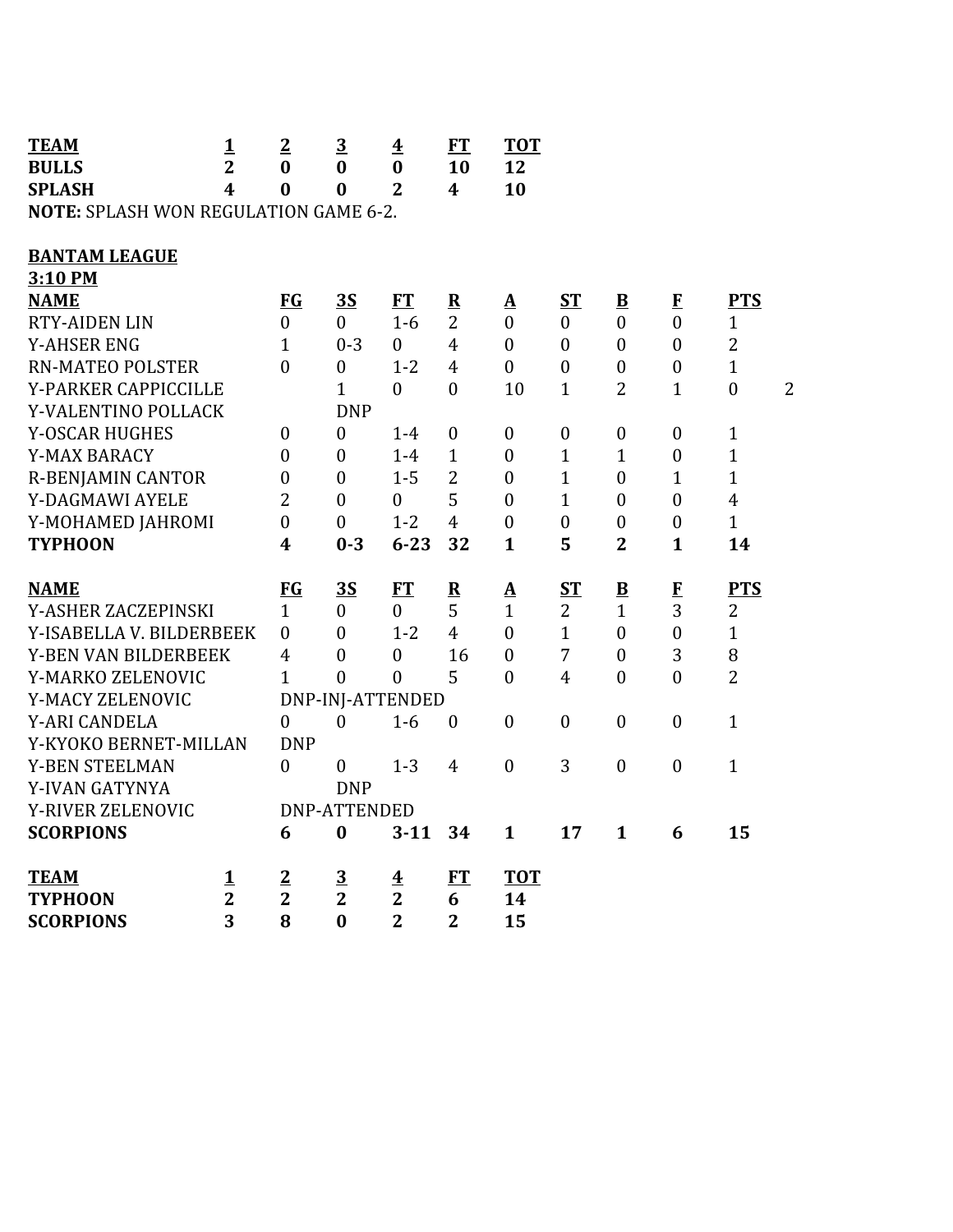| <b>ROOKIE LEAGUE</b>                                         |                                  |                              |                                             |           |                         |                  |                  |                         |                  |                |
|--------------------------------------------------------------|----------------------------------|------------------------------|---------------------------------------------|-----------|-------------------------|------------------|------------------|-------------------------|------------------|----------------|
| 4:20 PM                                                      |                                  |                              |                                             |           |                         |                  |                  |                         |                  |                |
| <b>NAME</b>                                                  | <b>FG</b>                        |                              | 3S                                          | <b>FT</b> | ${\bf R}$               | ${\bf A}$        | $S_{\rm T}$      | $\mathbf{B}$            | $\mathbf F$      | <b>PTS</b>     |
| <b>JACK TRAHAN</b>                                           |                                  | <b>DNP</b>                   |                                             |           |                         |                  |                  |                         |                  |                |
| <b>RN-NOLAND PIIPPO</b>                                      | 3                                | $\mathbf{0}$                 | $\boldsymbol{0}$                            |           | 5                       | $\boldsymbol{0}$ | 6                | 1                       | $\mathbf{1}$     | 6              |
| Y-BRENDAN STILL                                              | $\mathbf{1}$                     | $\overline{0}$               | $\boldsymbol{0}$                            |           | $\overline{2}$          | $\boldsymbol{0}$ | $\mathbf{1}$     | $\boldsymbol{0}$        | $\boldsymbol{0}$ | $\overline{2}$ |
| Y-THEO RICHARDS                                              | $\overline{1}$                   | $\boldsymbol{0}$             | $\boldsymbol{0}$                            |           | $\overline{4}$          | $\boldsymbol{0}$ | $\overline{2}$   | $\theta$                | $\boldsymbol{0}$ | $\overline{2}$ |
| <b>RN-ETHAN CHANG</b>                                        | $\boldsymbol{0}$                 | $\boldsymbol{0}$             |                                             | $1-6$     | $\overline{2}$          | $\boldsymbol{0}$ | $\boldsymbol{0}$ | $\boldsymbol{0}$        | $\boldsymbol{0}$ | $\mathbf{1}$   |
| Y-JACOPO STABILINI                                           | $\overline{0}$                   | $\mathbf{0}$                 |                                             | $1-6$     | $\overline{4}$          | $\boldsymbol{0}$ | 5                | $\overline{0}$          | $\boldsymbol{0}$ | $\overline{1}$ |
| RN-MIRABELLA GRIX                                            | 0                                | $\overline{0}$               |                                             | $1-6$     | $\mathbf{1}$            | $\mathbf{1}$     | $\boldsymbol{0}$ | $\boldsymbol{0}$        | $\boldsymbol{0}$ | $\overline{1}$ |
| Y-DOMINIC DREW                                               | 0                                | $\boldsymbol{0}$             |                                             | $1-6$     | $\boldsymbol{0}$        | $\boldsymbol{0}$ | $\boldsymbol{0}$ | $\overline{0}$          | $\boldsymbol{0}$ | $1*$           |
| Y-GAVIN O'BRIEN                                              | $\overline{1}$                   | $\boldsymbol{0}$             | $\boldsymbol{0}$                            |           | 7                       | $\boldsymbol{0}$ | $\overline{2}$   | $\boldsymbol{0}$        | $\boldsymbol{0}$ | $\overline{2}$ |
| Y-BELLA KARIGER                                              | 0                                | $\overline{0}$               |                                             | $1 - 1$   | 6                       | $\overline{2}$   | $\overline{2}$   | $\overline{0}$          | 3                | $\overline{1}$ |
| Y-NOAH HAGOOLI-BOLANOS                                       | $\boldsymbol{0}$                 | $\overline{0}$               |                                             | $1 - 2$   | 2                       | $\overline{0}$   | $\overline{2}$   | $\overline{1}$          | $\overline{2}$   | $\overline{1}$ |
| <b>TROJANS</b>                                               | 6                                | $\bf{0}$                     |                                             | $6 - 26$  | 33                      | 3                | 20               | $\overline{2}$          | 6                | 18             |
| *=INJURED DID NOT PLAY GAME, ONLY SHOT POST-GAME FREE THROWS |                                  |                              |                                             |           |                         |                  |                  |                         |                  |                |
|                                                              |                                  |                              |                                             |           |                         |                  |                  |                         |                  |                |
|                                                              |                                  |                              |                                             |           |                         |                  |                  |                         |                  |                |
| <b>NAME</b>                                                  | $FG$                             |                              | 3S                                          | <b>FT</b> | $\overline{\mathbf{R}}$ | $\Delta$         | $ST$             | $\overline{\mathbf{B}}$ | $\mathbf F$      | <b>PTS</b>     |
| Y-ALEX ZELENOVIC                                             | $\overline{0}$                   | $\boldsymbol{0}$             |                                             | $2 - 2$   | $\overline{4}$          | $\boldsymbol{0}$ | $\mathbf{1}$     | $\boldsymbol{0}$        | $\boldsymbol{0}$ | $\overline{2}$ |
| <b>RN-MILES FRANKLIN</b>                                     | 0                                | $\mathbf{0}$                 |                                             | $1 - 1$   | 6                       | $\boldsymbol{0}$ | 3                | $\overline{2}$          | $\boldsymbol{0}$ | $\mathbf{1}$   |
| Y-EROL BESINCIOGLU                                           | $\overline{0}$                   | $\overline{0}$               |                                             | $1 - 3$   | $\overline{2}$          | $\boldsymbol{0}$ | 6                | $\overline{0}$          | $\mathbf{0}$     | $\overline{1}$ |
| <b>Y-BEN SAUNDERS</b>                                        | $\boldsymbol{0}$                 | $\overline{0}$               |                                             | $1 - 1$   | $\overline{4}$          | $\boldsymbol{0}$ | $\boldsymbol{0}$ | $\boldsymbol{0}$        | $\boldsymbol{0}$ | $\mathbf{1}$   |
| <b>GENEVIEVE BARNES</b>                                      | $\boldsymbol{0}$                 | $\boldsymbol{0}$             |                                             | $1-6$     | $\overline{2}$          | $\boldsymbol{0}$ | $\boldsymbol{0}$ | $\boldsymbol{0}$        | $\boldsymbol{0}$ | $\mathbf{1}$   |
| Y-LUKE STEELMAN                                              | $\mathbf{1}$                     | $\overline{0}$               | $\boldsymbol{0}$                            |           | $\overline{4}$          | $\overline{0}$   | $\overline{2}$   | $\boldsymbol{0}$        | $\mathbf{1}$     | $\overline{2}$ |
| <b>RN-LUCAS ROGERS</b>                                       |                                  | <b>DNP</b>                   |                                             |           |                         |                  |                  |                         |                  |                |
| <b>RN-FINNLEY BLAINE</b>                                     | $\boldsymbol{0}$                 | $\boldsymbol{0}$             |                                             | $1 - 3$   | 2                       | $\boldsymbol{0}$ | $\boldsymbol{0}$ | $\boldsymbol{0}$        | $\boldsymbol{0}$ | $\mathbf{1}$   |
| <b>TEDDY KOTLER</b>                                          | 0                                | $\mathbf{0}$                 |                                             | $1 - 2$   | $\overline{0}$          | $\boldsymbol{0}$ | $\overline{2}$   | $\boldsymbol{0}$        | $\boldsymbol{0}$ | $\mathbf{1}$   |
| Y-TIAM BARAGHOUSH                                            | $\boldsymbol{0}$                 | $\boldsymbol{0}$             |                                             | $1 - 2$   | $\overline{4}$          | $\boldsymbol{0}$ | $\overline{2}$   | $\mathbf 1$             | 2                | $\overline{1}$ |
| <b>DOLPHINS</b>                                              | $\mathbf{1}$                     | $\bf{0}$                     |                                             | $9 - 20$  | 28                      | $\bf{0}$         | 16               | 3                       | $\overline{2}$   | 11             |
| <b>TEAM</b>                                                  |                                  |                              |                                             |           |                         | <b>TOT</b>       |                  |                         |                  |                |
| <u>1</u><br>4<br><b>TROJANS</b>                              | $\overline{2}$<br>$\overline{2}$ | $\overline{\mathbf{3}}$<br>6 | $\overline{\mathbf{4}}$<br>$\boldsymbol{0}$ |           | FT<br>6                 | 18               |                  |                         |                  |                |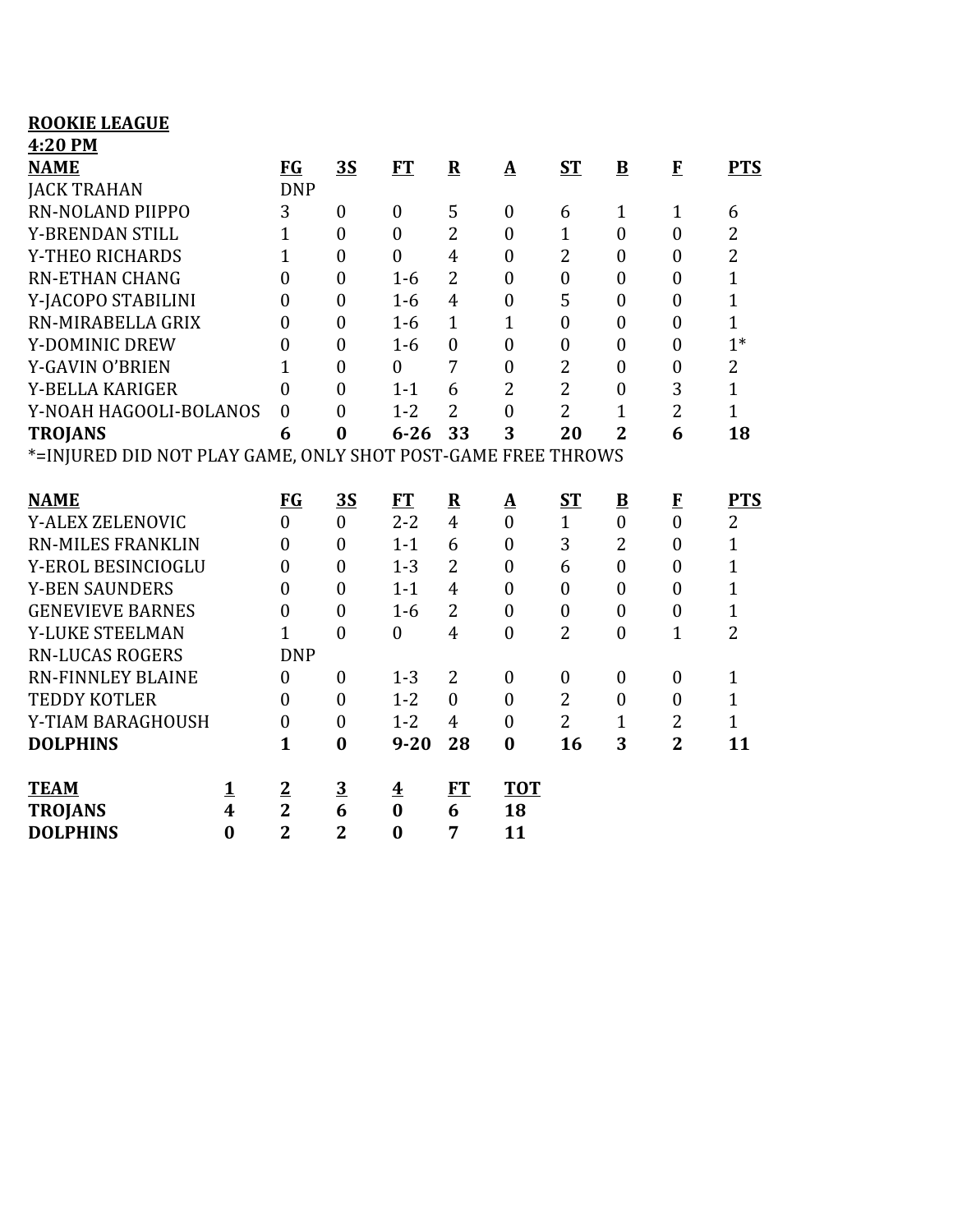| <b>BANTAM LEAGUE</b>                     |                |                  |                  |                         |                |                          |                  |                         |                  |                |
|------------------------------------------|----------------|------------------|------------------|-------------------------|----------------|--------------------------|------------------|-------------------------|------------------|----------------|
| 5:30 PM                                  |                |                  |                  |                         |                |                          |                  |                         |                  |                |
| <b>NAME</b>                              |                | <b>FG</b>        | 3S               | <b>FT</b>               | $\mathbf R$    | $\mathbf{\underline{A}}$ | <b>ST</b>        | B                       | $\mathbf{F}$     | <b>PTS</b>     |
| RTY-ETHAN KASHANIAN                      |                | <b>DNP</b>       |                  |                         |                |                          |                  |                         |                  |                |
| <b>Y-AARAV ASNANI</b>                    |                | <b>DNP</b>       |                  |                         |                |                          |                  |                         |                  |                |
| <b>RN-MAX WILSON</b>                     |                | $\boldsymbol{0}$ | $\mathbf{0}$     | $1-6$                   | 4              | $\mathbf{0}$             | $\boldsymbol{0}$ | $\boldsymbol{0}$        | $\boldsymbol{0}$ | $\mathbf{1}$   |
| Y-NOAH MCLAURIN                          |                | $\mathbf{1}$     | $\overline{0}$   | $\overline{0}$          | 8              | $\mathbf{0}$             | 5                | $\mathbf{1}$            | $\mathbf{1}$     | $\overline{2}$ |
| <b>RN-SAUL SENE</b>                      |                | $\mathbf{0}$     | $\overline{0}$   | $1 - 2$                 | 13             | $\mathbf{0}$             | 3                | 3                       | $\boldsymbol{0}$ | 5              |
| <b>Y-RYAN CHAMBERS</b>                   |                | 1                | $1-4$            | $0 - 2$                 | $\mathbf{1}$   | $\boldsymbol{0}$         | 6                | $\mathbf{1}$            | $\boldsymbol{0}$ | 5              |
| Y-ANTONIO RODRIGUEZ                      |                | $\mathbf{1}$     | $\overline{0}$   | $1 - 2$                 | 14             | 3                        | 6                | $\overline{1}$          | $\mathbf{1}$     | 3              |
| <b>RN-LEO EASTWOOD</b>                   |                | <b>DNP</b>       |                  |                         |                |                          |                  |                         |                  |                |
| RTY-JOSEPH ZAK                           |                | <b>DNP</b>       |                  |                         |                |                          |                  |                         |                  |                |
| RN-LUCA GHERMEZIAN                       |                | <b>DNP</b>       |                  |                         |                |                          |                  |                         |                  |                |
| <b>ROCKETS</b>                           |                | 3                | $1-4$            | $3 - 12$                | 40             | 3                        | 20               | 6                       | $\overline{2}$   | 12             |
| <b>NAME</b>                              |                | <b>FG</b>        | <u>35</u>        | <b>FT</b>               | ${\bf R}$      | $\Delta$                 | <b>ST</b>        | $\overline{\mathbf{B}}$ | $\mathbf{F}$     | <b>PTS</b>     |
| Y-JADEN SUJAN                            |                | $\boldsymbol{0}$ | $\overline{0}$   | $1 - 3$                 | $\overline{4}$ | $\overline{0}$           | $\mathbf{1}$     | $\mathbf{1}$            | $\mathbf{1}$     | $\mathbf{1}$   |
| Y-AMELIA MOROVICH-HESS                   |                | $\boldsymbol{0}$ | $\overline{0}$   | $1 - 2$                 | 3              | $\overline{0}$           | $\boldsymbol{0}$ | $\mathbf{1}$            | $\boldsymbol{0}$ | $\mathbf{1}$   |
| <b>AIDAN MAN</b>                         |                | $\boldsymbol{0}$ | $\overline{0}$   | $1-6$                   | 6              | $\mathbf{0}$             | $\overline{2}$   | $\overline{2}$          | $\mathbf{1}$     | $\overline{1}$ |
| Y-GRYFFIN GLOWACKI                       |                | $\boldsymbol{0}$ | $\overline{0}$   | $1 - 2$                 | 5              | $\overline{0}$           | $\overline{0}$   | $\overline{0}$          | $\boldsymbol{0}$ | $\overline{1}$ |
| <b>RN-ALEX SEGIL</b>                     |                | $\overline{0}$   | $\boldsymbol{0}$ | $1-6$                   | $\overline{2}$ | $\boldsymbol{0}$         | $\overline{0}$   | $\overline{0}$          | $\overline{0}$   | $\overline{1}$ |
| <b>Y-ALEX MA</b>                         |                | $\boldsymbol{0}$ | $\overline{0}$   | $1-6$                   | 3              | $\mathbf{0}$             | $\boldsymbol{0}$ | $\overline{0}$          | $\boldsymbol{0}$ | $\overline{1}$ |
| <b>R-PARKER KESLOW</b>                   |                | $\boldsymbol{0}$ | $\overline{0}$   | $1 - 3$                 | $\theta$       | $\overline{0}$           | $\overline{2}$   | $\mathbf{1}$            | $\mathbf{1}$     | $\mathbf{1}$   |
| Y-ROHAN SUJAN                            |                | $\boldsymbol{0}$ | $\boldsymbol{0}$ | $1 - 1$                 | 6              | $\boldsymbol{0}$         | $\mathbf{1}$     | $\boldsymbol{0}$        | $\boldsymbol{0}$ | $\overline{1}$ |
| Y-JAKE KAZERANI                          |                | $\overline{0}$   | $\boldsymbol{0}$ | $1 - 3$                 | 6              | $\overline{0}$           | $\overline{0}$   | $\overline{0}$          | $\boldsymbol{0}$ | $\mathbf{1}$   |
| Y-KAYRA SANAR                            |                | 4                | $\boldsymbol{0}$ | $1 - 2$                 | 5              | $\boldsymbol{0}$         | 3                | $\boldsymbol{0}$        | $\boldsymbol{0}$ | 9              |
| <b>DRAGONS</b>                           |                | $\boldsymbol{4}$ | $\bf{0}$         | 10-34 40                |                | $\bf{0}$                 | 9                | 5                       | 3                | 18             |
| <b>TEAM</b>                              | $\mathbf 1$    | $\overline{2}$   | $\overline{3}$   | $\overline{\mathbf{4}}$ | FT             | <b>TOT</b>               |                  |                         |                  |                |
| <b>ROCKETS</b>                           | $\overline{2}$ | 5                | $\overline{2}$   | $\overline{2}$          | $\mathbf{1}$   | 12                       |                  |                         |                  |                |
| <b>DRAGONS</b>                           | $\bf{0}$       | 3                | 6                | $\bf{0}$                | 9              | 18                       |                  |                         |                  |                |
| MOTE, DOCIZETE MON DECHI ATION CAME 11.0 |                |                  |                  |                         |                |                          |                  |                         |                  |                |

**NOTE:** ROCKETS WON REGULATION GAME 11-9